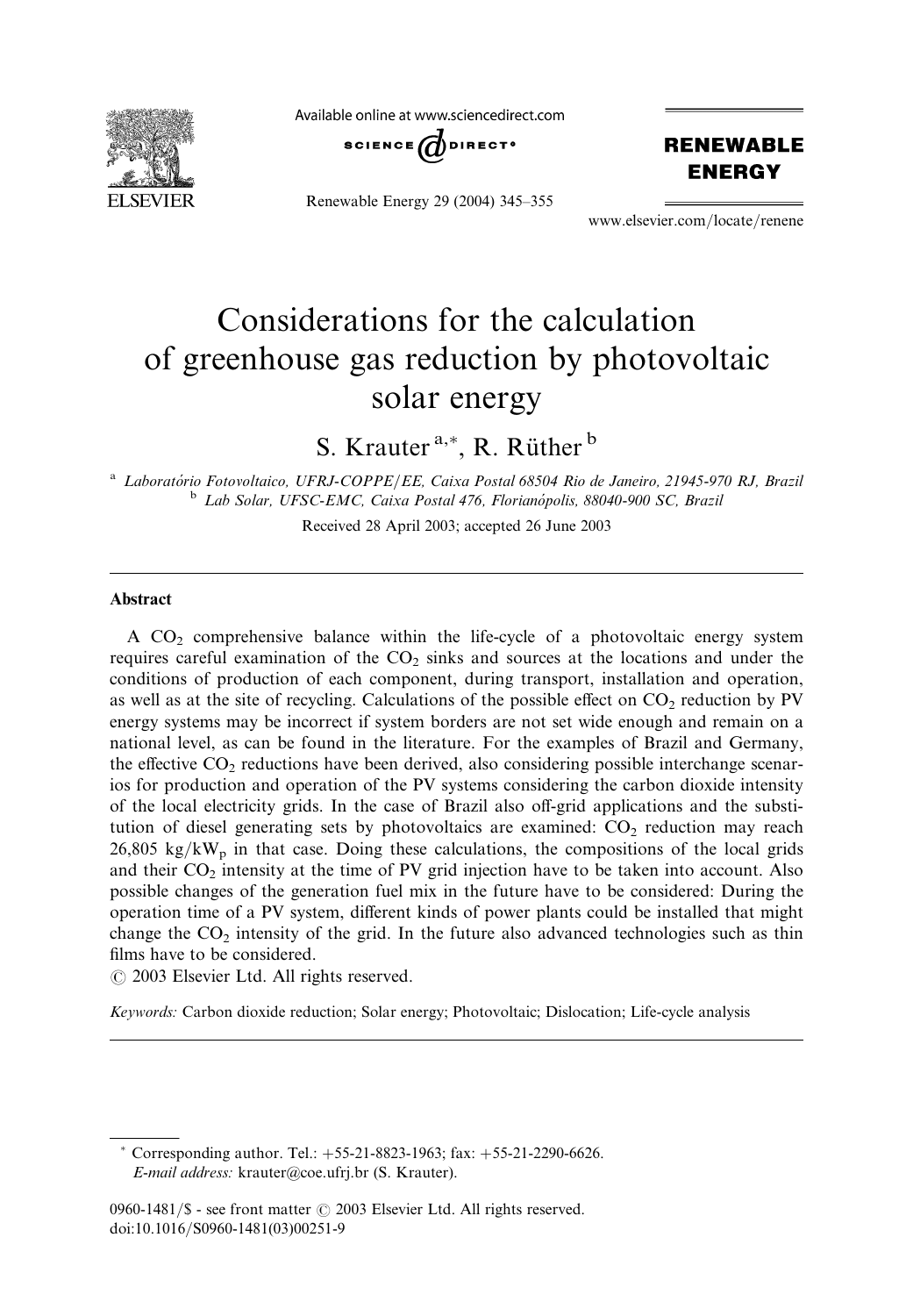| <b>Nomenclature</b> |                                                                                             |
|---------------------|---------------------------------------------------------------------------------------------|
| a-Si                | amorphous silicon                                                                           |
| <b>BR</b>           | <b>Brazil</b>                                                                               |
| D                   | Germany                                                                                     |
| $GJ_{el}$           | electrical energy in $10^9$ J                                                               |
| $kW_p$              | electrical power output of PV generator under Standard Test Con-                            |
|                     | ditions (irradiance of 1000 $W/m^2$ , solar spectrum equivalent to a rela-                  |
|                     | tive air mass of 1.5, solar cell temperature 25 $^{\circ}$ C)                               |
| kWh.                | energy (equivalent to 3.6 MJ)                                                               |
| $kWh_{el}$          | electrical energy (equivalent to $3.6 \text{ MJ}_{el}$ )                                    |
|                     | $kWh_{\text{prim}}$ primary energy (equivalent to 3.6 MJ $_{\text{prim}}$ )                 |
| MJ                  | energy in $10^6$ J                                                                          |
| m-Si                | mono-crystalline silicon                                                                    |
| $p-Si$              | multi-crystalline silicon (formerly known under the name of 'poly-<br>crystalline' silicon) |

### 1. Introduction

Several authors have discussed the energy requirements for the production of photovoltaic (PV) solar energy conversion systems and their energy pay-back-time  $[1–3]$ . Some publications also mention the reduction of  $CO<sub>2</sub>$  emissions by using PV systems to substitute conventional energy generating sets [\[4\].](#page--1-0) System borders of the life-cycle analysis (LCA) of energy systems are very often set to national borders (as Tahara et al. [\[5\]](#page--1-0)). These results may be helpful to improve national  $CO<sub>2</sub>$  balances, but they often will not meet concerns about suitable measures in order to reduce the Earth's atmosphere carbon dioxide contents on a global scale.

With very few exceptions (e.g. Komiyada et al. [\[6\]\)](#page--1-0), all of the  $CO<sub>2</sub>$  balances made are neglecting the fact that the locations of production, of operation, and of recycling of a PV system are rarely the same in a global market. This could lead to vast deviations of calculations from the actual effect of PV on the reduction of greenhouse gases.

## 2. Calculations

### 2.1. Production

While the specific electrical energy requirements do not vary notably for most of modern manufacturing facilities of PV components all over the world, the specific  $CO<sub>2</sub>$  emissions depend very much on the power plants (nuclear, hydro, fossil etc.) producing the electricity to operate production facilities of PV and system compo-